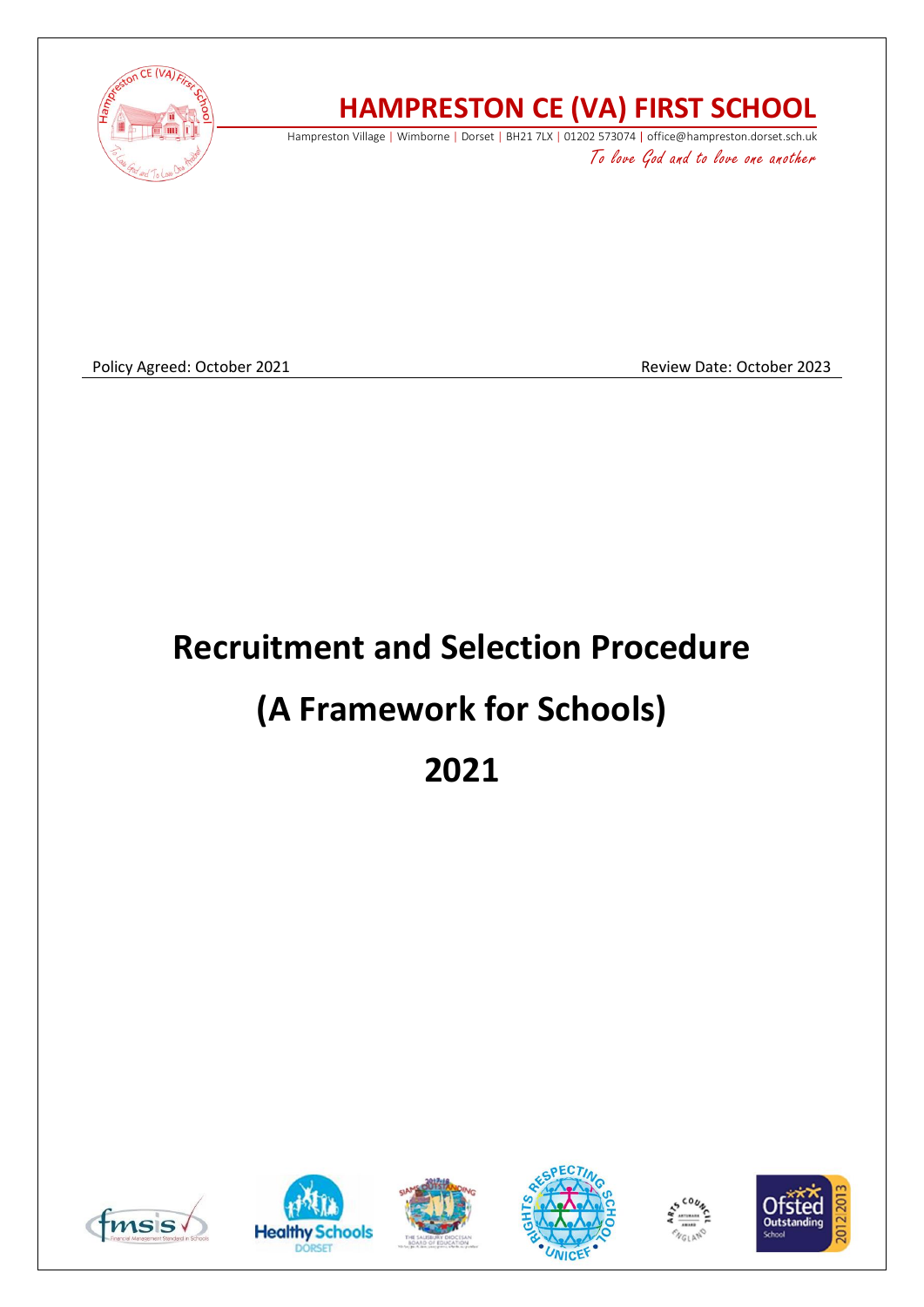#### **1.0 Introduction**

1.1 Employees are a school's most important resource. In serving the needs of its pupils, the school can only be as effective as the people it employs.

1.2 Successful and thorough recruitment and selection has a fundamental role to play in ensuring the people with the right combination of knowledge, competencies and personal attributes are appointed.

1.3 Under sections 175 and 157 of the Education Act 2002 and Keeping Children Safe in Education 2018, Governing Bodies in all schools must ensure that their functions are carried out with a view to safeguarding and promoting the welfare of children. It is vital that schools adopt recruitment and selection procedures that help deter, reject or identify people who might abuse children or are otherwise unsuited to work with them, in order to safeguard children.

#### **2.0 Scope**

2.1 This procedure is recommended to Governing Bodies for adoption by all schools.

2.2 It is vital that measures described in this guidance are applied thoroughly whenever someone is recruited to work in a school. Those are not only people who regularly come into contact with children or are responsible for children, but who regularly work in a setting where nevertheless, they will be seen as safe and trustworthy because of their regular presence.

**The Local Authority will not accept liability for any actions, claims, costs or expenses arising out of a school's decision not to follow this recommended policy or procedure, where it is found that the school's Governing Body has been negligent or has acted in an unfair or discriminatory manner.** 

#### **3.0 The Policy**

3.1 This policy and procedure has been designed to provide detailed guidance to schools to develop and maintain high standards of professional and effective recruitment practice.

3.2 The policy guides schools in planning, monitoring and carefully undertaking recruitment.

3.3 Hampreston CE VA First School is committed to safeguarding and promoting the welfare of children and young people in its recruitment practice and expects all school based employees and volunteers to share this commitment.

3.4 Good practice and equality of opportunity are integral to Hampreston CE VA First School recruitment and selection processes. Recruitment and selection in Hampreston CE VA First School shall be approached in a fair, consistent, equitable, transparent and effective manner, with due regard for Equal Opportunities legislation.

3.5 In cases of redundancy and redeployment, alternative recruitment practices will apply.

#### **4.0 Guiding principles**

4.1 Guiding principles, which reflect good employment practice and appropriate employment legislation, are the minimum principles established by the council, in consultation with Headteachers and the recognised Trade Unions and professional associations. These principles must be observed in recruitment and selection in schools.

4.2These principles are highlighted as key steps in the following procedure summary.

4.3 These principles should be viewed as minimum 'must dos' designed to assist schools in making sound, informed employment decisions. The standards ensure measures to safeguard children.

4.4 Schools may introduce further standards, providing they do not conflict with these essential requirements.

#### **5.0 Responsibilities**

5.1 The Headteacher and the Hampreston CE VA First School Governing Body will be responsible for the management and implementation of this policy.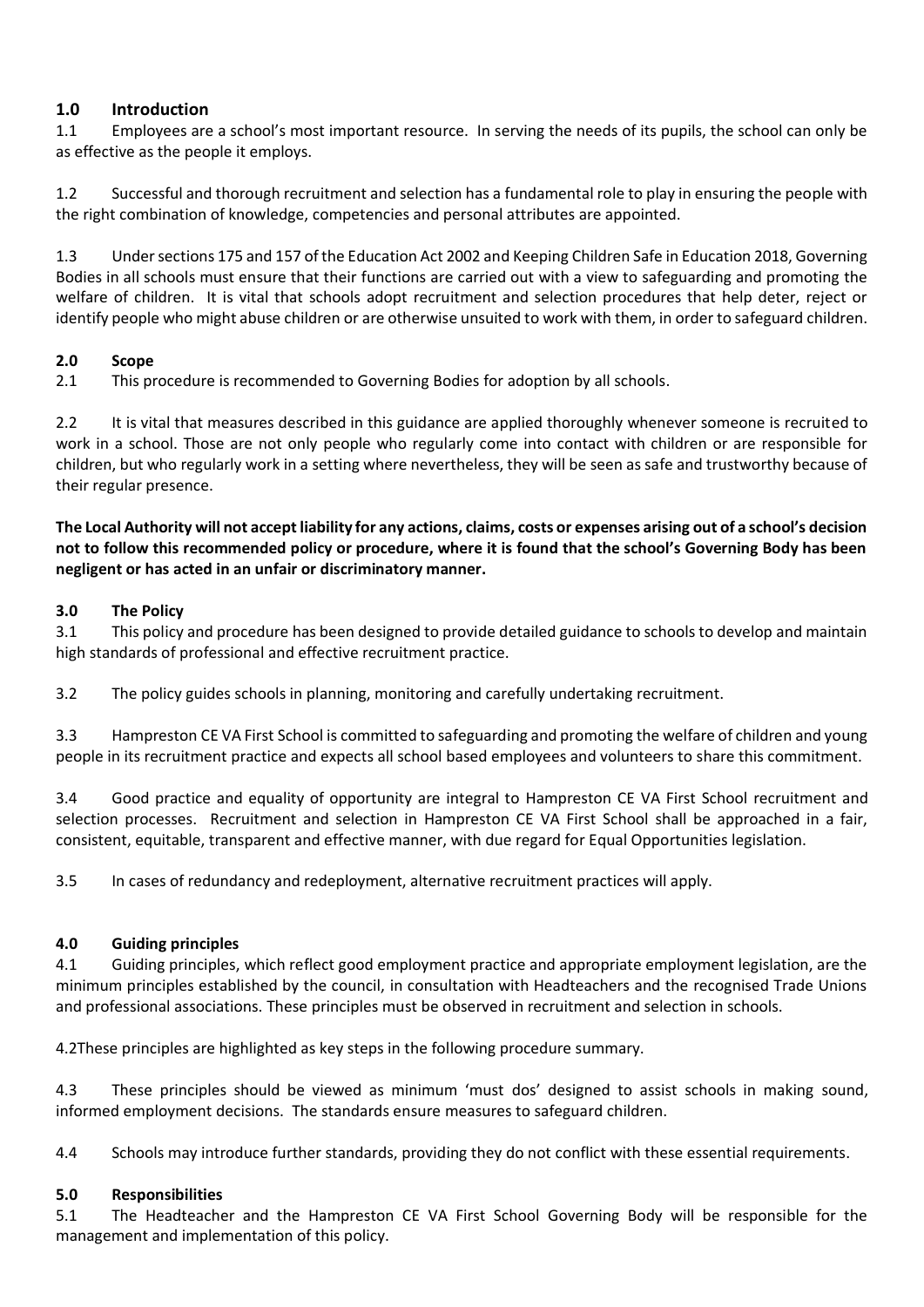5.2 They will ensure that managers involved in recruitment and selection in Hampreston CE VA First School are aware of their responsibilities within this policy.

5.3 The Governing Body will ensure that at least one person on an interview panel has received Safer Recruitment training in accordance with the School Staffing (England) (Amendment) Regulations 2013.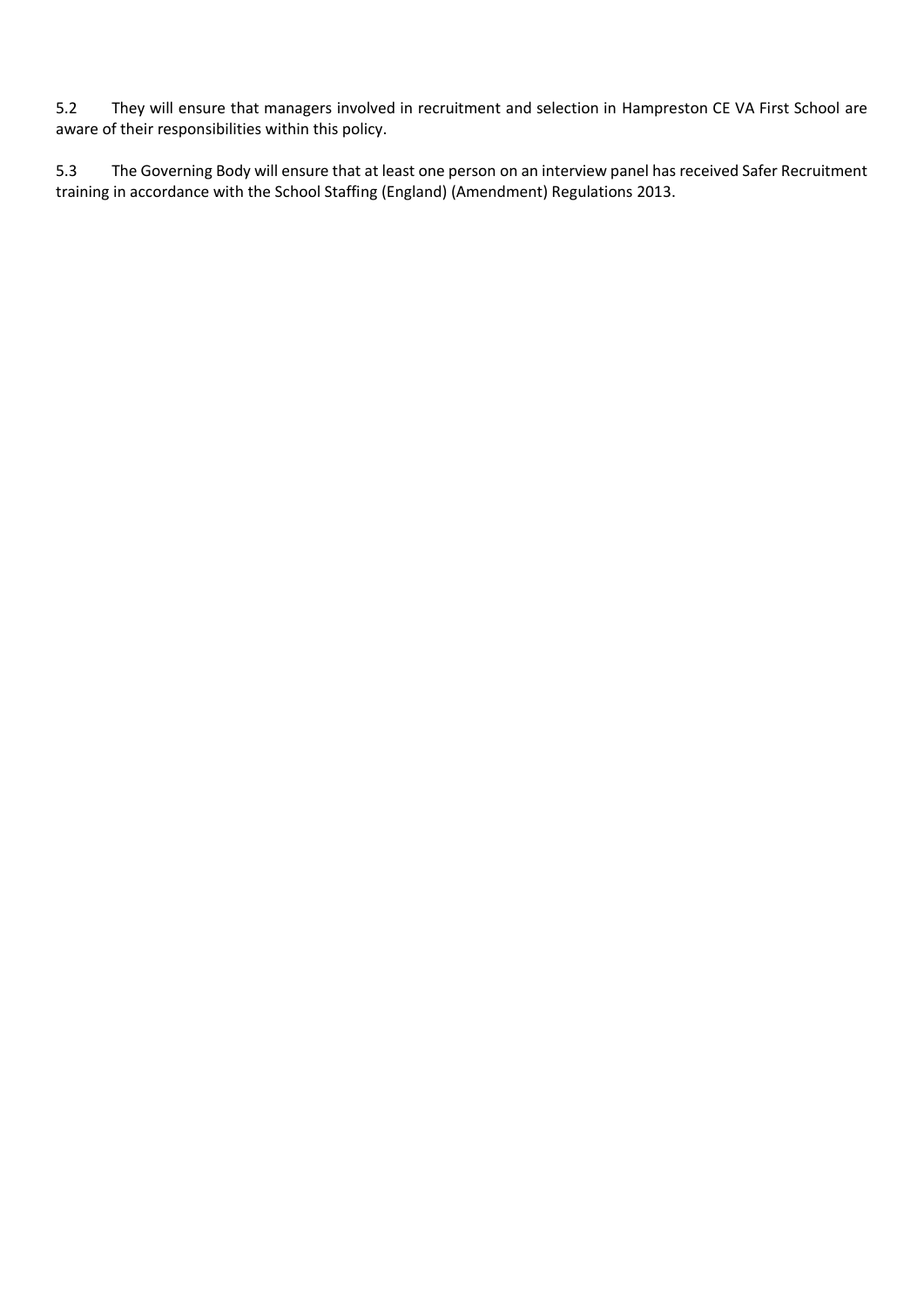#### *(For appendices, see Nexus)*

#### **STEP 1: ESTABLISH THE VACANCY NEED**

- The Headteacher should establish whether the vacancy must be filled and if so the nature of the work that will be undertaken. **(Appendix 1)**
- The cost implications on the school's budget will be a consideration as will any changes in workload that are foreseen or any plans for restructuring posts and or work allocation.

#### **STEP 2: PREPARE THE JOB DESCRIPTION AND PERSON SPECIFICATION**

- A job description **(Appendix 2)** should be made available for each vacancy, outlining the job purpose and principal duties and responsibilities. The pay range for the post must be established at this stage ensuring that the pay range reflects the level and responsibility of the post.
- Every job description should make reference to the employee's responsibility for safeguarding and promoting the welfare of children.
- Job descriptions for non teaching employees can be accessed via the schools' JE portfolio. If you cannot find a suitable job description within the portfolio and wish to create a new job description please discuss this with the ER team before advertising the position.
- A person specification **(Appendix 3)** should be drawn up for each vacancy, outlining the essential qualities (i.e: skills, qualifications, experience and personal attributes) required in the post. The person specification should include specific reference to the suitability of the person to work with children and the degree of responsibility they will have for children in the particular role.

#### **STEP 3: PLAN THE RECRUITMENT TIMETABLE**

- Every appointment should be carefully planned and a clear, realistic timetable produced covering each stage of the recruitment process. Ensure enough time is allowed for each stage, incorporating adequate time for potential candidates to serve notice in existing employment.
- Within each stage of the timetable, the following should be included:
	- The methods to be used in the selection process (e.g. psychometric testing, group exercises, lesson observations etc.)
	- Who will be involved at each stage of the process and what their responsibilities will be (book the necessary times, dates, room locations in their diary for shortlisting, interview planning, ensure at least one person on the interview panel has successfully completed safer recruitment training, testing and interviews etc)

#### **STEP 4: ADVERTISE THE VACANCY**

- Vacancies should be advertised in appropriate media allowing adequate time for its publication.
- Headteacher and deputy headteacher vacancies should be advertised in national Press unless there is a good reason that has been agreed with the LA as to why not (e.g. a restructure)
- The content of the advertisement should include:-
	- An appropriate headline (e.g. job title and location)
		- A brief summary of the role and person specification
		- The rewards (e.g. pay and other benefits e.g. TLR or SEN)
	- Terms and conditions (e.g. teachers or non-teaching pay and conditions, part time, status etc.)
	- If the post is fixed term, include reason and duration of the fixed term period (see Appendix 20 for a list of suitable reasons for a fixed term contract)
	- The action necessary to respond
	- The closing date for applications
	- Equal opportunities statement
	- **Safeguarding of Children statement**
	- The disability 'two tick' symbol (optional)
	- The date the interviews will be held
	- The school and (if appropriate) the County Council logo
	- See **appendix 5 & 6** in the toolkit (sample advertisement and advertising checklist)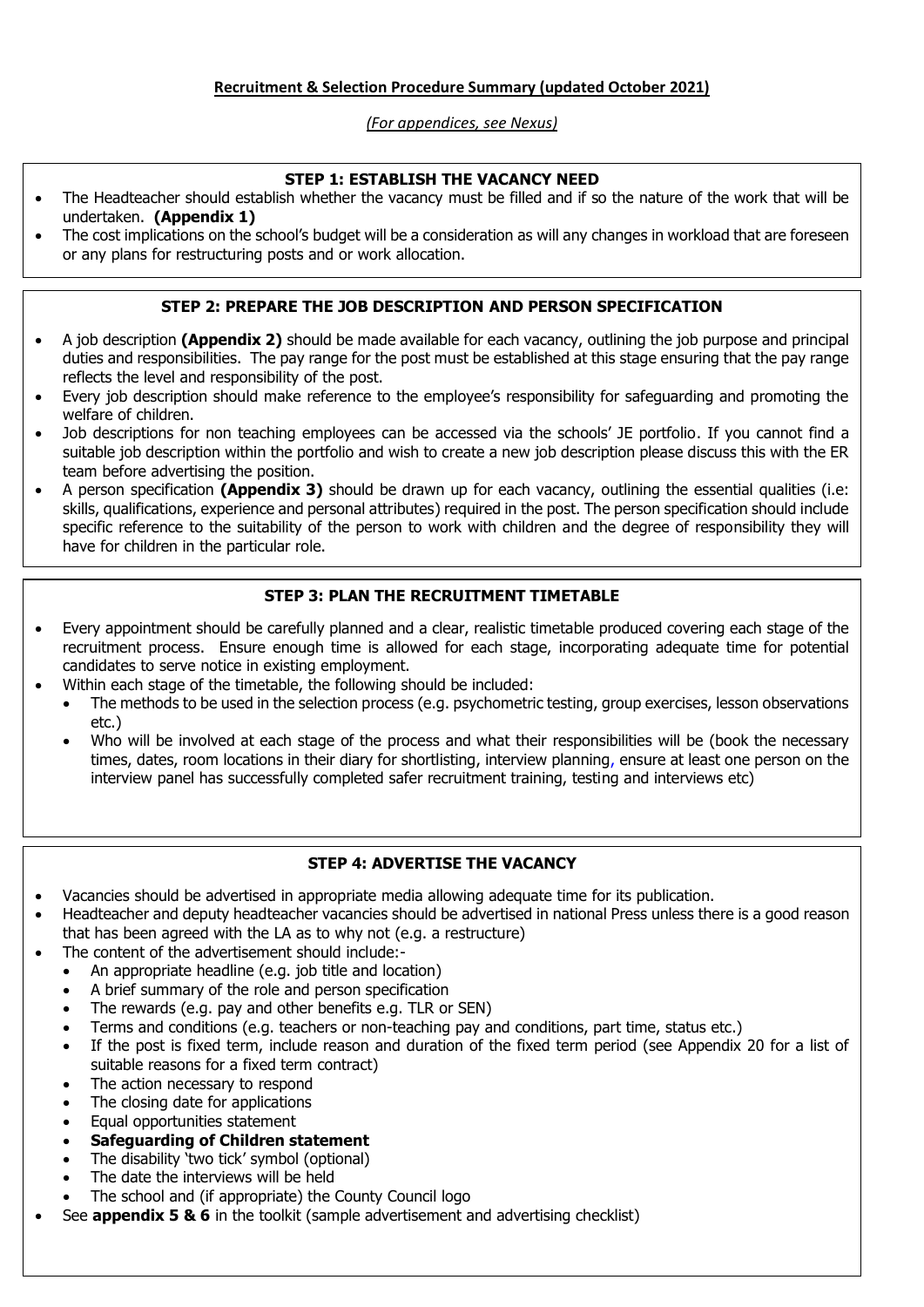#### **STEP 5: PROVIDE A JOB INFORMATION PACK & CONFIRM ARRANGEMENTS FOR SELECTION PROCESS**

- On receipt of application requests, the school should issue a job information pack.
- The nature of the post to be filled will determine the precise information to be sent. As a minimum the following is recommended:
	- Application form **-** Appropriate information about the school
	- Job description **(Appendix 2) -** Statement of the school's child protection policy
	- Person specification **(Appendix 3) -** Statement of the terms & conditions relating to the post
	- Criminal Records Declaration Form **(see link to [Criminal Records Checking](https://www.dorsetforyou.com/398213?detailid=399150) page on Nexus)**

**NB: if advertising on line please ensure you send attachments electronically so they can be linked to the advert.**

#### **STEP 6: SHORTLIST CANDIDATES**

- Each applicant should be individually assessed against the criteria specified in the person specification
- Decisions should not be based on assumptions or generalisations about particular groups or categories of people. Care should be taken not to discriminate unfairly in any short listing decision.
- Shortlisting should be carried out by a minimum of 2 people (as nominated by the Chair of the interview panel who may themselves be involved), maintaining a gender balance where practicable.
- Generally, all candidates who meet the essential criteria should be shortlisted for interview unless large numbers are involved, when it may be necessary to shortlist against both essential and desirable criteria in order to produce a suitable final shortlist. **(Appendix 6)**
- Once the shortlisting has been completed, those candidates selected for interview should be written to and invited to attend interview. **(Appendix 7)**
- Also included with the invite to interview letter should be the criminal records self declaration form, HR14 **(Appendix 5),** a request that the candidate brings appropriate identification with them to enable completion of the employee identity check (**Appendix 13**) and any qualification certificates to be viewed and recorded, as these will be needed for the DBS and single central record. Where the applicant falls under the requirements of the Childcare (Disqualification) Regulations, you should also send the form entitled 'Form to assess suitability of staff and volunteers - Childcare Disqualification Regulations' for completion and for them to bring to interview (**Appendix 5a**)
- Those applicants who have not been shortlisted should be written to and advised that they have been unsuccessful on this occasion. Alternatively, the original advert for the post can state the date by which candidates can assume they haven't been successful if they do not receive a response from the school.
- Records of all applicants (successful and unsuccessful) and the justification for the shortlisting decision must be maintained for up to a year in order to respond to any claims of unfair discrimination.

#### **STEP 7: OBTAIN REFERENCES**

- Obtain references from two sources for all shortlisted candidates including internal and external applicants, one of which must be a previous employer. **(Appendix 9)**
- References must be in writing and should ask specifically about a candidate's suitability to work with children, as well as their suitability for the post, and should be obtained prior to interview.
- Offers of employment can be made subject to references where not available at interview.

#### **STEP 8: ON ARRIVAL FOR INTERVIEW**

- Record details on Employee ID check and view original documents for DBS check.
- View and record Right to Work in the UK information and keep a copy of the evidence.
- View and record Qualification certificates for the single central record.
- Give candidate medical questionnaire and ask them to complete and return to Occupational Health ASAP if they are successful at interview.
- View completed Childcare Disqualification form (where applicable) to ascertain whether they are eligible to work with this group of children.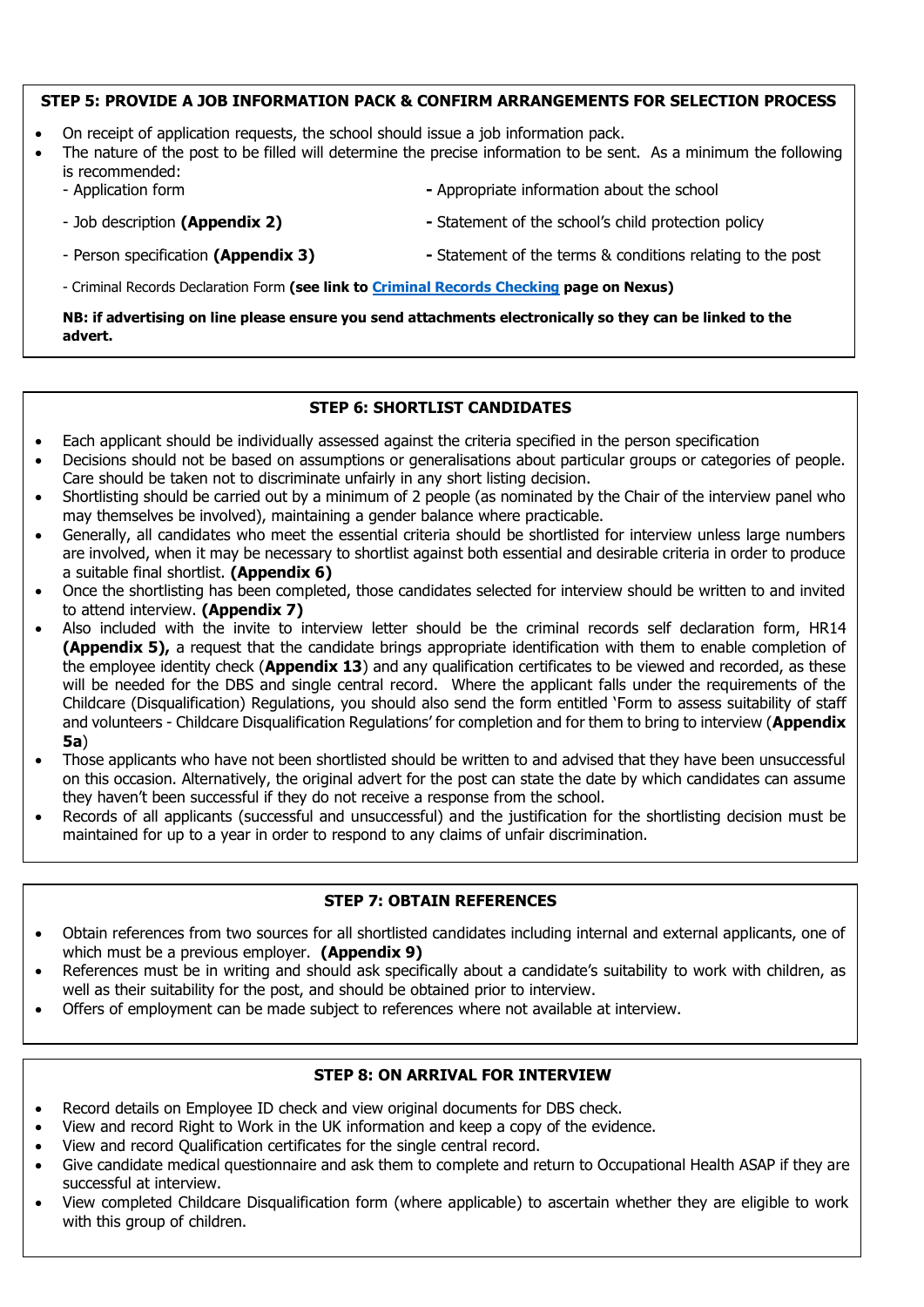**STEP 9: INTERVIEW** 

- The interview panel should consist of at least 2 people, maintaining a gender balance where practicable. At least one member of the interview panel MUST have successfully completed the safer recruitment training.
- The interview should be held in a suitable room where the interviews can take place uninterrupted
- Interview questions should be planned and structured in advance.
- Core questions should be applied consistently and asked of all candidates.
- If a fixed term appointment, explain reasons and duration during interview.
- Notes of each interview should be recorded with due regard to equal opportunities legislation**. (See appendices 10-12)**
- Following interviews, all candidates should be assessed against all aspects of the objective selection criteria.

#### **STEP 10: THE SELECTION DECISION**

- The decision taken should be based on determining who is the most suitable candidate as assessed against the person specification and job description. **(Appendix 14)**
- All candidates should be given equal consideration.
- Reasons for selection/non selection of candidates should be objective, relevant and clearly recorded.

#### **STEP 11: PRF EMPLOYMENT CHECKS**

- Post offer, IT IS ESSENTIAL THAT all pre employment checks should be obtained as quickly as possible to include: Identity checks:
	- Confirmation of the right to work in the UK (retain copies of documents seen);
	- Any outstanding references;
	- DBS with barred list check:
	- Medical clearance (**ONLY** send for clearance once offer has been made and accepted);
	- Verification of qualifications where a requirement of the job;
	- Prohibition from Teaching check:
	- Childcare (Disqualification) Regulations 2009 requirements are met (where applicable)
	- If the person has lived or worked outside of the UK, make any further checked the schools or college consider appropriate
	- For management positions in Independent schools, including academies and free schools a check that a person is not subject to a Section 128 direction is required.
- SCHOOLS SHOULD NOT START APPOINTEES IN POST, until all of the appropriate checks have been carried out, in order to ensure that children are safeguarded and that the individual is fit to undertake the role. (See further guidance on pre-employment checks overleaf and full guidance in **Appendix 15**)
- Successful candidates should be advised not to resign from any existing employment prior to clearance being obtained**.**

#### **STEP 12: OFFER OF EMPLOYMENT**

- A provisional verbal offer will normally be made in the first instance to the successful candidate. It must be explained this offer is subject to pending DBS checks (where appropriate), medical clearance, and references where not already obtained (and anything else, such as sight of original qualifications or work permit) and after the Childcare (Disqualification) Regulations requirements have been checked (where applicable).
	- Once a verbal offer has been made this should be followed up in writing:-
	- For support staff see **Appendix 16**, additionally a copy of the supplementary information at **Appendix 17** should be included.
	- For teaching staff see **Appendix 18**, additionally a copy of the supplementary information at **Appendix 19** should be included.
- When offering a fixed term appointment, state the reason and duration of the appointment and follow this up in writing. **(See guidance at Appendix 20)**
- Be careful not to quote full time salary rates for part time work.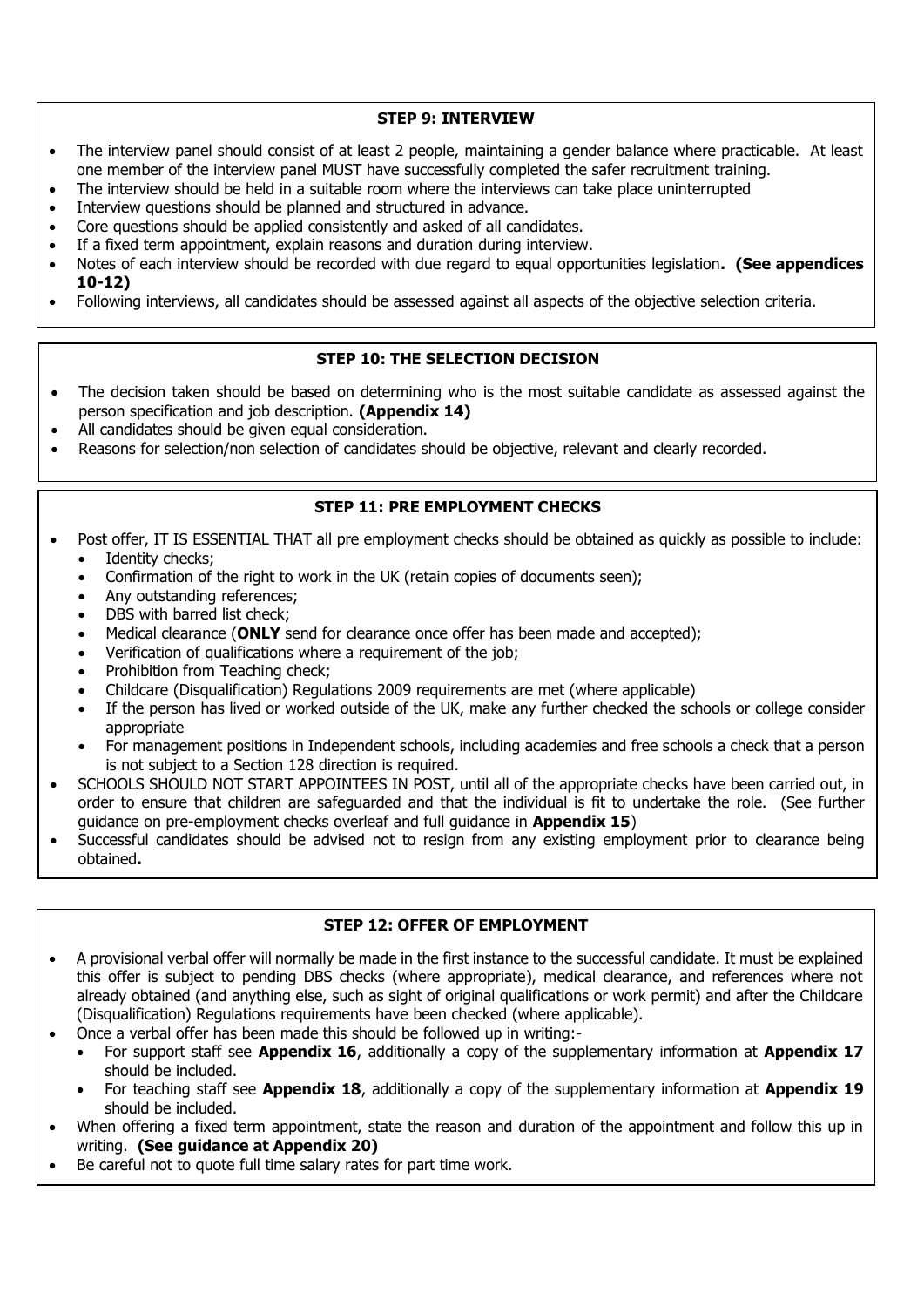#### **STEP 13: RECRUITMENT FILE / COMPLAINTS PROCEDURE**

- A structured recruitment file should be maintained for at least 6 months for each vacancy, including copies of all documents relating to the recruitment process.
- This should be stored for 6 months following the appointment to ensure any claims or requests for information made after the appointment can be appropriately responded to.

#### **STEP 14: POST APPOINTMENT INDUCTION**

- All new appointees must receive an appropriate induction programme regardless of previous experience. (See guidance at Appendix 21)
- The purpose of the induction:
	- Provide training and information about the school's policies and procedures
	- Confirm the conduct expected by the school
	- Provide opportunities for the new employee to discuss any issues or concerns about their role or responsibilities
	- Enable the Headteacher or line manager to identify any concerns or issues about the person's ability or suitability at the outset and address them immediately

#### GUIDANCE ON PRE EMPLOYMENT CHECKS

Any offer of employment should be conditional upon:

- Receipt of 2 satisfactory references if not already received
- Satisfactory identity checks, and confirmation of eligibility to work in the UK
- Satisfactory enhanced DBS with barred list check
- Verification of candidate's occupational health clearance to teach / operate in support staff capacity
- Verification of qualifications
- Verification of professional status (e.g.: QTS, QTLS, NPQH, HLTA)
- For teaching posts verification of a statutory induction period for those who obtained QTS status after 7 May 1999
- Prohibition from Teaching check via the Teaching Regulation Agency [https://www.gov.uk/teacher-status](https://www.gov.uk/teacher-status-checks-information-for-employers)[checks-information-for-employers](https://www.gov.uk/teacher-status-checks-information-for-employers)
- For non teaching posts satisfactory completion of a 6 month probationary period (no probationary period is required for existing employees changing jobs within local government. However an appropriately structured induction is recommended)

**In cases where it is essential, due to the needs of the pupils, to engage a new employee prior to the satisfactory completion of all pre employment checks, a risk assessment MUST be undertaken and a check made of the Children's barred list.**

### Further reference documents

**Keeping Children Safe in Education 2018**

**Disqualification under the Childcare Act 2006 Statutory Guidance: <https://www.gov.uk/government/publications/disqualification-under-the-childcare-act-2006>**

**Safer Recruitment training (NSPCC elearning course):**

**[http://www.nspcc.org.uk/what-you-can-do/get-expert-training/safer-recruitment-education](http://www.nspcc.org.uk/what-you-can-do/get-expert-training/safer-recruitment-education-course/?_t_id=1B2M2Y8AsgTpgAmY7PhCfg%3d%3d&_t_q=safer+recruitment+training+for+schools&_t_tags=language%3aen%2csiteid%3a7f1b9313-bf5e-4415-abf6-aaf87298c667&_t_ip=195.49.180.85&_t_hit.id=Nspcc_Web_Models_Pages_ResearchReportsPage/_be79e065-1a70-4ae9-b048-acf241f5c9b5_en-GB&_t_hit.pos=1)[course/?\\_t\\_id=1B2M2Y8AsgTpgAmY7PhCfg%3d%3d&\\_t\\_q=safer+recruitment+training+for+schools&\\_t\\_tags=language%](http://www.nspcc.org.uk/what-you-can-do/get-expert-training/safer-recruitment-education-course/?_t_id=1B2M2Y8AsgTpgAmY7PhCfg%3d%3d&_t_q=safer+recruitment+training+for+schools&_t_tags=language%3aen%2csiteid%3a7f1b9313-bf5e-4415-abf6-aaf87298c667&_t_ip=195.49.180.85&_t_hit.id=Nspcc_Web_Models_Pages_ResearchReportsPage/_be79e065-1a70-4ae9-b048-acf241f5c9b5_en-GB&_t_hit.pos=1) [3aen%2csiteid%3a7f1b9313-bf5e-4415-abf6-](http://www.nspcc.org.uk/what-you-can-do/get-expert-training/safer-recruitment-education-course/?_t_id=1B2M2Y8AsgTpgAmY7PhCfg%3d%3d&_t_q=safer+recruitment+training+for+schools&_t_tags=language%3aen%2csiteid%3a7f1b9313-bf5e-4415-abf6-aaf87298c667&_t_ip=195.49.180.85&_t_hit.id=Nspcc_Web_Models_Pages_ResearchReportsPage/_be79e065-1a70-4ae9-b048-acf241f5c9b5_en-GB&_t_hit.pos=1)**

**[aaf87298c667&\\_t\\_ip=195.49.180.85&\\_t\\_hit.id=Nspcc\\_Web\\_Models\\_Pages\\_ResearchReportsPage/\\_be79e065-1a70-](http://www.nspcc.org.uk/what-you-can-do/get-expert-training/safer-recruitment-education-course/?_t_id=1B2M2Y8AsgTpgAmY7PhCfg%3d%3d&_t_q=safer+recruitment+training+for+schools&_t_tags=language%3aen%2csiteid%3a7f1b9313-bf5e-4415-abf6-aaf87298c667&_t_ip=195.49.180.85&_t_hit.id=Nspcc_Web_Models_Pages_ResearchReportsPage/_be79e065-1a70-4ae9-b048-acf241f5c9b5_en-GB&_t_hit.pos=1) [4ae9-b048-acf241f5c9b5\\_en-GB&\\_t\\_hit.pos=1](http://www.nspcc.org.uk/what-you-can-do/get-expert-training/safer-recruitment-education-course/?_t_id=1B2M2Y8AsgTpgAmY7PhCfg%3d%3d&_t_q=safer+recruitment+training+for+schools&_t_tags=language%3aen%2csiteid%3a7f1b9313-bf5e-4415-abf6-aaf87298c667&_t_ip=195.49.180.85&_t_hit.id=Nspcc_Web_Models_Pages_ResearchReportsPage/_be79e065-1a70-4ae9-b048-acf241f5c9b5_en-GB&_t_hit.pos=1)**

**Physical and Mental Fitness to Teach of Teachers and Entrants** 

• **Schools' Criminal Records Checking (CRC) Policy** • **Equal Opportunities Policy**